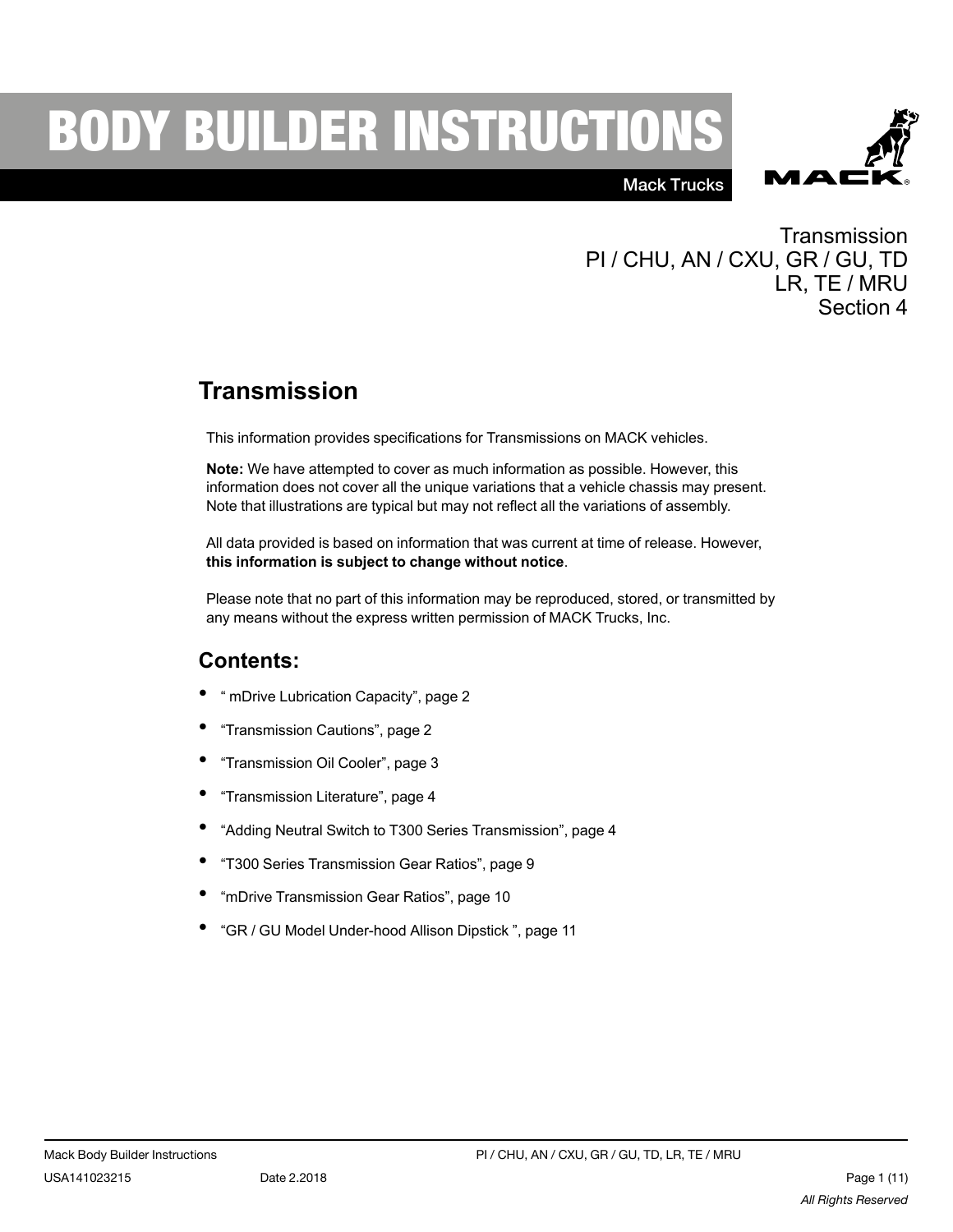#### mDrive Transmission

#### <span id="page-1-0"></span>mDrive Lubrication Capacity

| <b>Transmission</b> | Oil Type                                    | Capacity Including Cooler |  |  |  |  |  |
|---------------------|---------------------------------------------|---------------------------|--|--|--|--|--|
| $m$ Drive – MACK    |                                             |                           |  |  |  |  |  |
| TmD12               | Refer to the approved oils list (SB 175-61) | 17.9 quarts               |  |  |  |  |  |
| TmD13/TmD14         | Refer to the approved oils list (SB 175-61) | 20.5 quarts               |  |  |  |  |  |

#### <span id="page-1-1"></span>**Transmission Cautions**

## **CAUTION**

The driveshaft must be removed before towing the vehicle. Failure to remove the driveshaft may result in damage to the transmission.

**Note:** The final stage manufacturer has the responsibility to certify that the completed vehicle conforms to all applicable motor vehicle safety standards, as referenced in the Incomplete Vehicle Document. The following installation precautions must be followed to the extent that they apply to the intended design of the incomplete vehicle.

#### **Note: For additional Dangers, Warnings and Cautions refer to the "General Safety Practices, Transmission" bulletin.** Failure to adhere to all safety practices can lead to the voiding of all applicable component warranties, component **damage, personal injury or death.**

- 1 Adequate tool clearance and suitable access openings for transmission adjustments must be provided. Transmission removal provisions must also be considered.
- 2 Transmission cooler lines must not be kinked, bent, or restricted. All cooler lines must be properly retained with adequate clips.
- 3 Before using transmission bolts, e.g., rear cover bolts or mounting bolts, contact your local MACK dealer for specific bolt length requirements, torque values and other constraints.
- 4 Transmission service identification tags must not be removed or destroyed. If the transmission is reworked or replaced, tag should be attached to the new transmission.
- 5 When painting the transmission, careful consideration should be given to keeping paint away from the breather and transmission output seal.
- 6 Transmission filler plugs should not be obstructed. Easy access for checking of lube level or filling is necessary.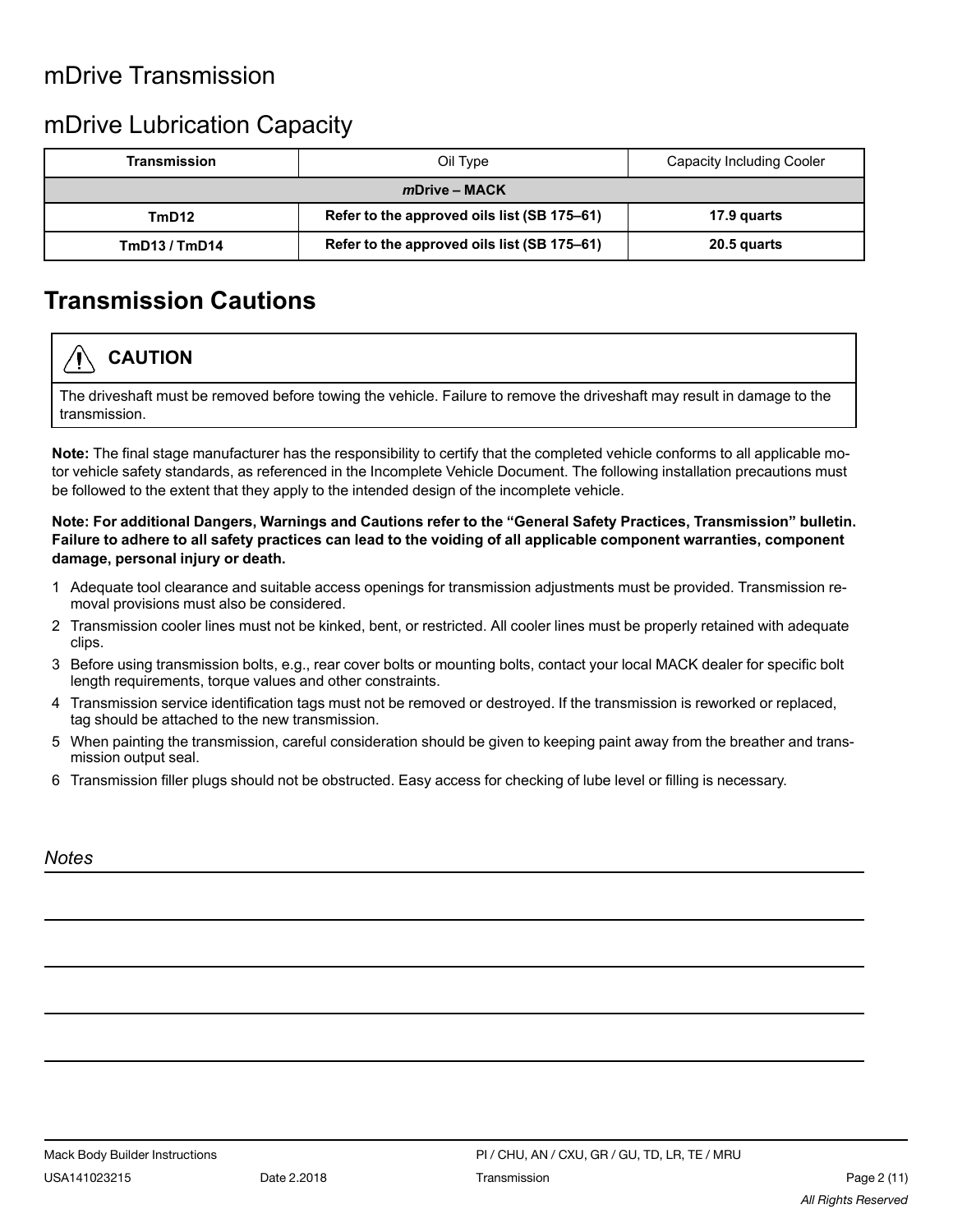# <span id="page-2-0"></span>Transmission Oil Cooler

Some variants of the transmission feature an oil cooler that is mounted directly to the transmission. It uses an engine thermostat controlled coolant circuit. Coolant is pulled from the engine block to supply coolant to the oil plate heat exchanger. Oil is exchanged between the plate cooler and oil filter. The coolant piping runs over the flywheel housing.

If the battery cables need to be disconnected for service, they should be clipped and properly rerouted over the flywheel housing. The battery cables should not touch the transmission oil coolant lines or the coolant lines could abrade and fail.



W4094207

Other variants of the transmission use the vehicle's radiator to cool transmission fluid. The coolant lines do not run over the top of the flywheel housing.



W4096815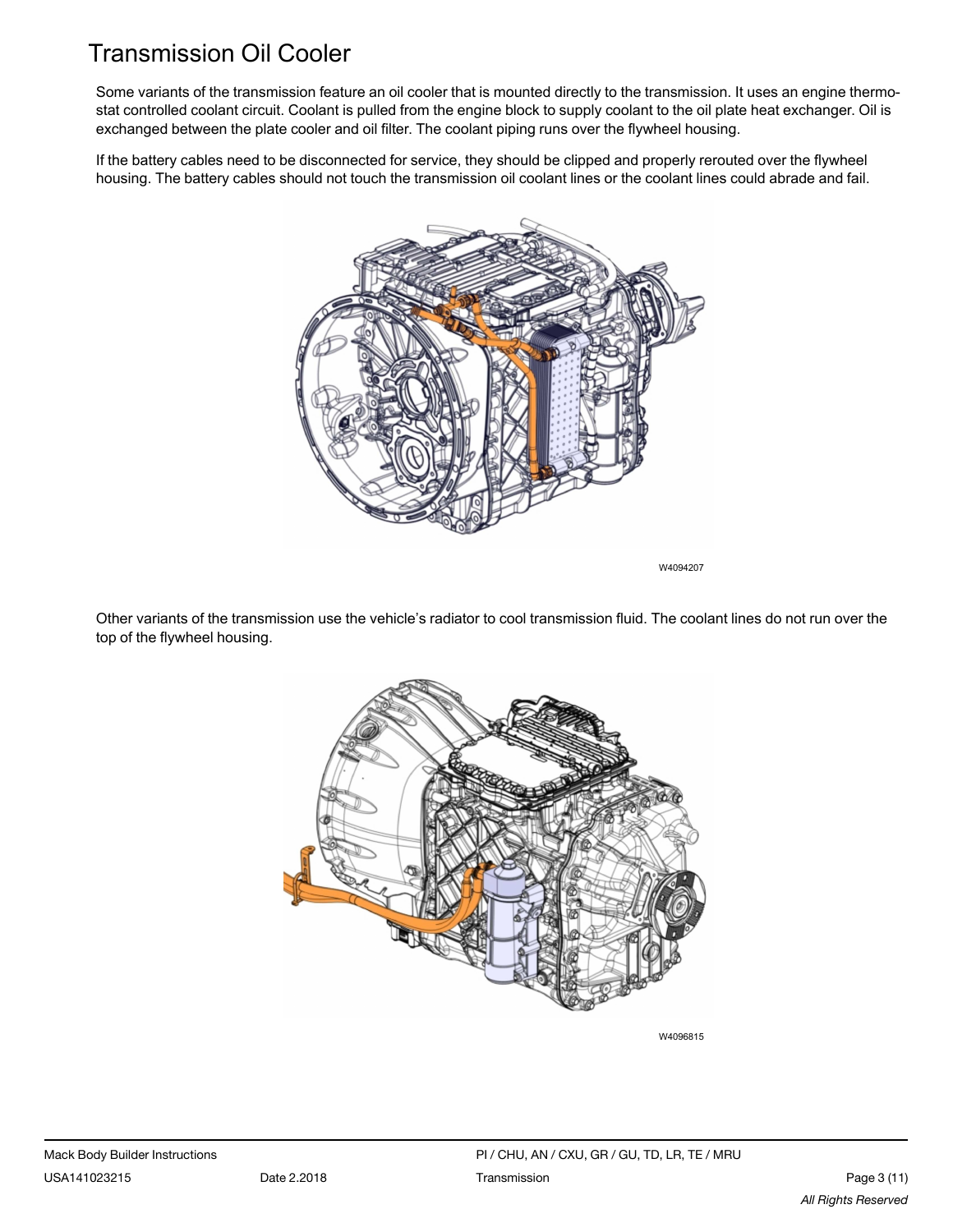# <span id="page-3-0"></span>**Transmission Literature**

Printed copies of Allison and Eaton transmission literature are no longer available from Allison and Eaton Transmission. Therefore, MACK Trucks is unable to supply this literature to its dealers.

However, service manuals and other literature for Allison and Eaton transmissions can now be accessed directly from the official internet site of this supplier.

To review or order Allison and Eaton transmission literature, please visit:

**http://www.allisontransmission.com**

**http://www.eaton.com**

## <span id="page-3-1"></span>**Adding Neutral Switch to T300 Series Transmission**

If a Neutral switch is required on a MACK T300 Series Transmission, some of the parts required for the Neutral switch are not available through the MACK Trucks Parts System but they can be fabricated by any reputable Machine Shop by supplying them a copy of pages 6, 7, and 8.

The items requiring fabrication are: See the "Range Shift Valve for Mack T200 and T300 Series [Transmissions",](#page-4-0) page 5 .

- Item 4 ["Spacer](#page-6-0) Block", page 7
- Item 7 ["Detent](#page-5-0) Pin ", page 6
- Item 5 ["Sleeve",](#page-7-0) page 8

The following parts are reused: See the "Range Shift Valve for Mack T200 and T300 Series [Transmissions",](#page-4-0) page 5 .

- Item 1 Range Shift Valve
- Item 3 Sleeve
- Item 6 Spring

The following parts will need to be purchased at your local Mack Dealer: See the ["Range](#page-4-0) Shift Valve for Mack T200 and T300 Series [Transmissions",](#page-4-0) page 5 .

- Item 2 O-Rings 25107777 Qty. of 2
- Item 8 Switch 25157099 Qty. of 1
- Item 9 Pin 25499636 Qty. of 1

New mounting bolts will be required.

Hex screw 1/4 X 20 X 3.5" in length (Qty of 2) and cap screw flat countersink hex socket 1/4 X 20 X 2" in length (Qty of 2).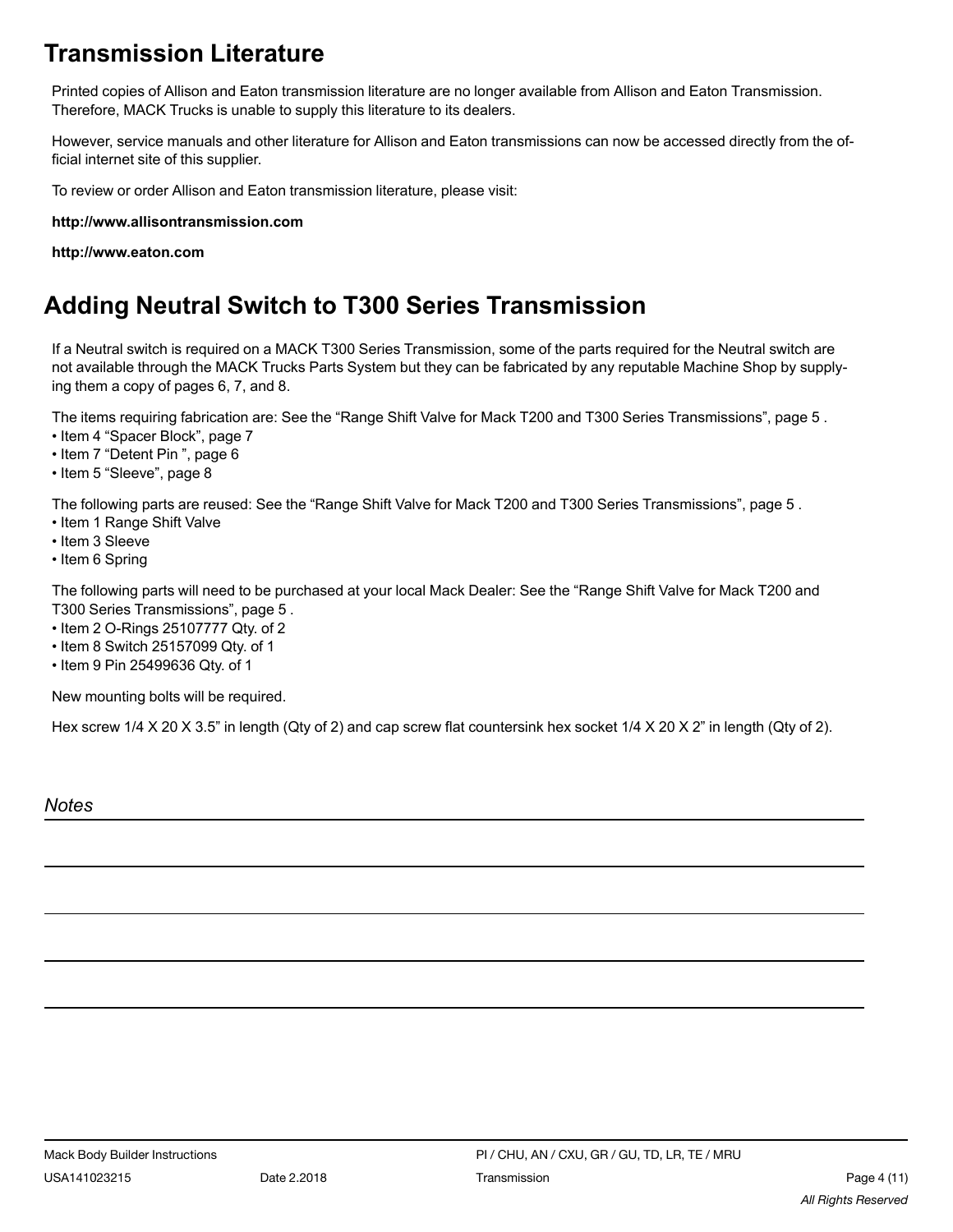<span id="page-4-0"></span>**Range Shift Valve for Mack T200 and T300 Series Transmissions**



W4114412

| <b>Item</b>    | <b>Description</b> | <b>Part Number</b> | Quantity | <b>Note</b>          |
|----------------|--------------------|--------------------|----------|----------------------|
|                | Range Shift Valve  | 25501490           |          | <b>Existing Part</b> |
| $\overline{2}$ | O-Ring             | 25107777           | 2        | <b>Existing Part</b> |
| 3              | Sleeve             | 25089624           |          | <b>Existing Part</b> |
| 4              | Spacer Block       | Fabricated         | 1        | New Part             |
| 5              | Sleeve             | Fabricated         |          | New Part             |
| 6              | Spring             | 25101188           |          | <b>Existing Part</b> |
| 7              | Detent Pin         | Fabricated         |          | New Part             |
| 8              | Switch             | 25157099           |          | <b>Existing Part</b> |
| 9              | Pin                | 25499636           | 4        | <b>Existing Part</b> |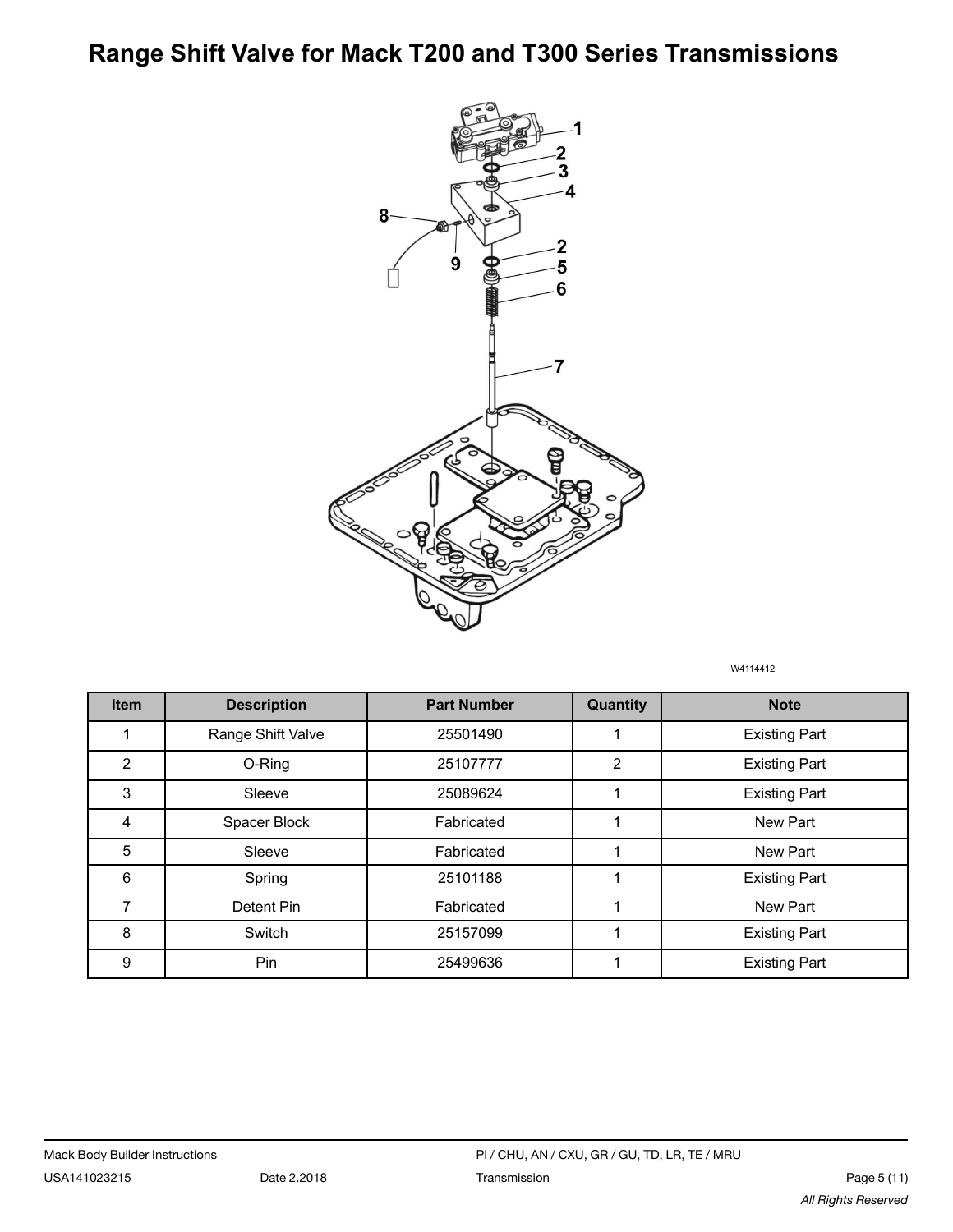# <span id="page-5-0"></span>**Detent Pin**



W4114279

**Note:** Dimensions and Materials required to machine Detent Pin.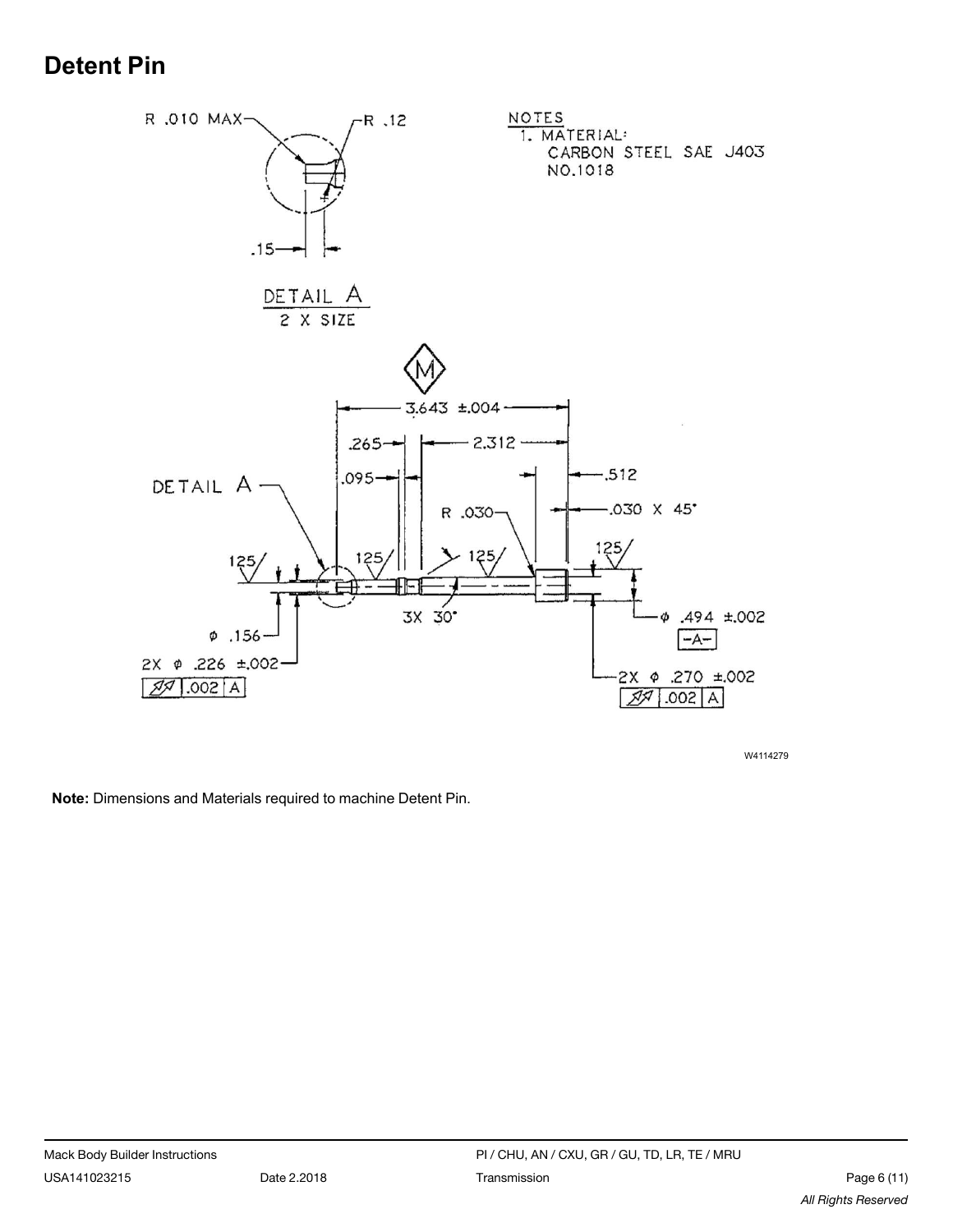#### <span id="page-6-0"></span>**Spacer Block**





W4114936

**Note:** Material and Dimensions to machine Spacer Block housing.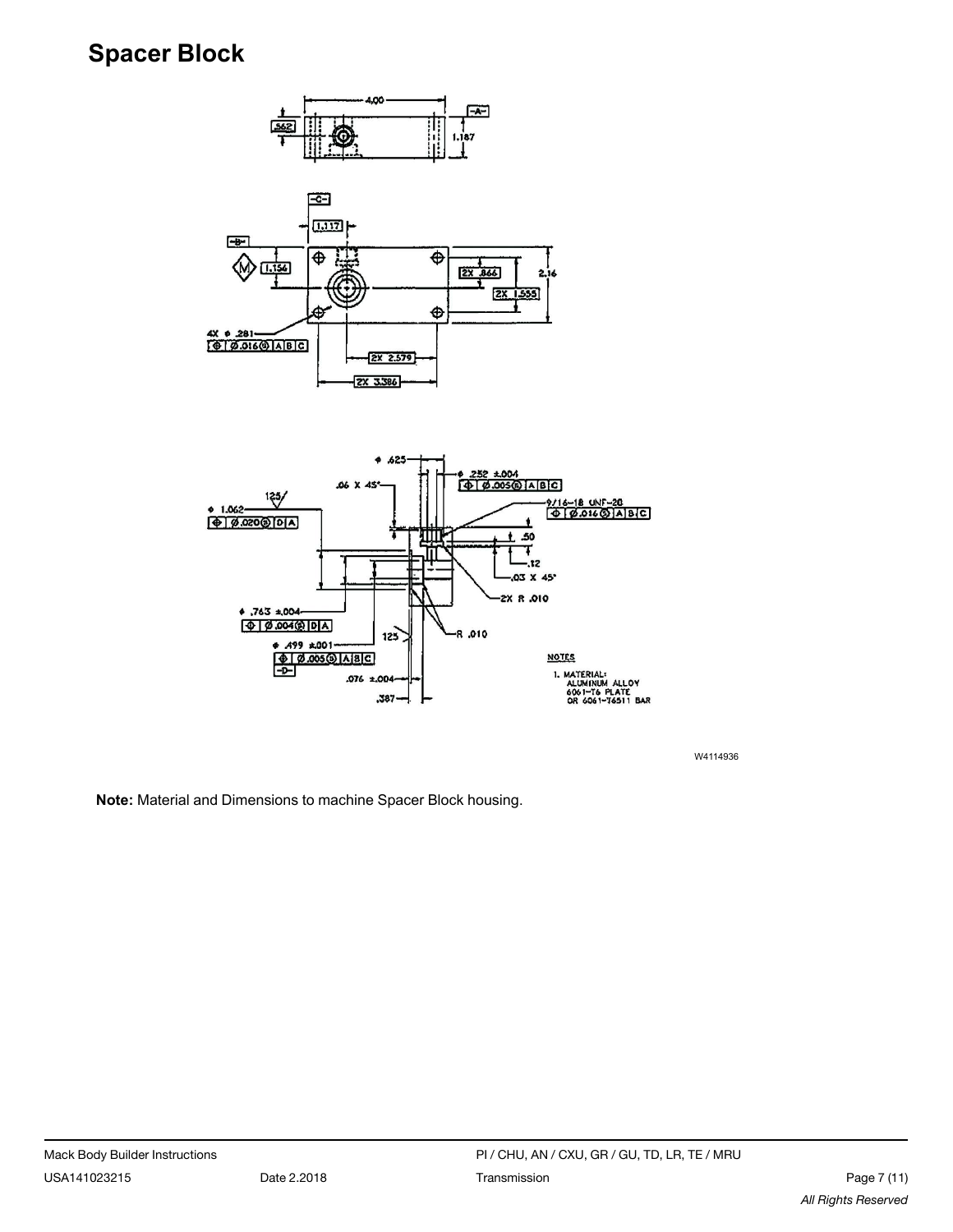<span id="page-7-0"></span>

**NOTES:** 

1. MATERIAL:<br>CARBON STEEL SAE J403<br>1018 OR (11L17 OPT)

2. FINISH ALL OVER.

W4114971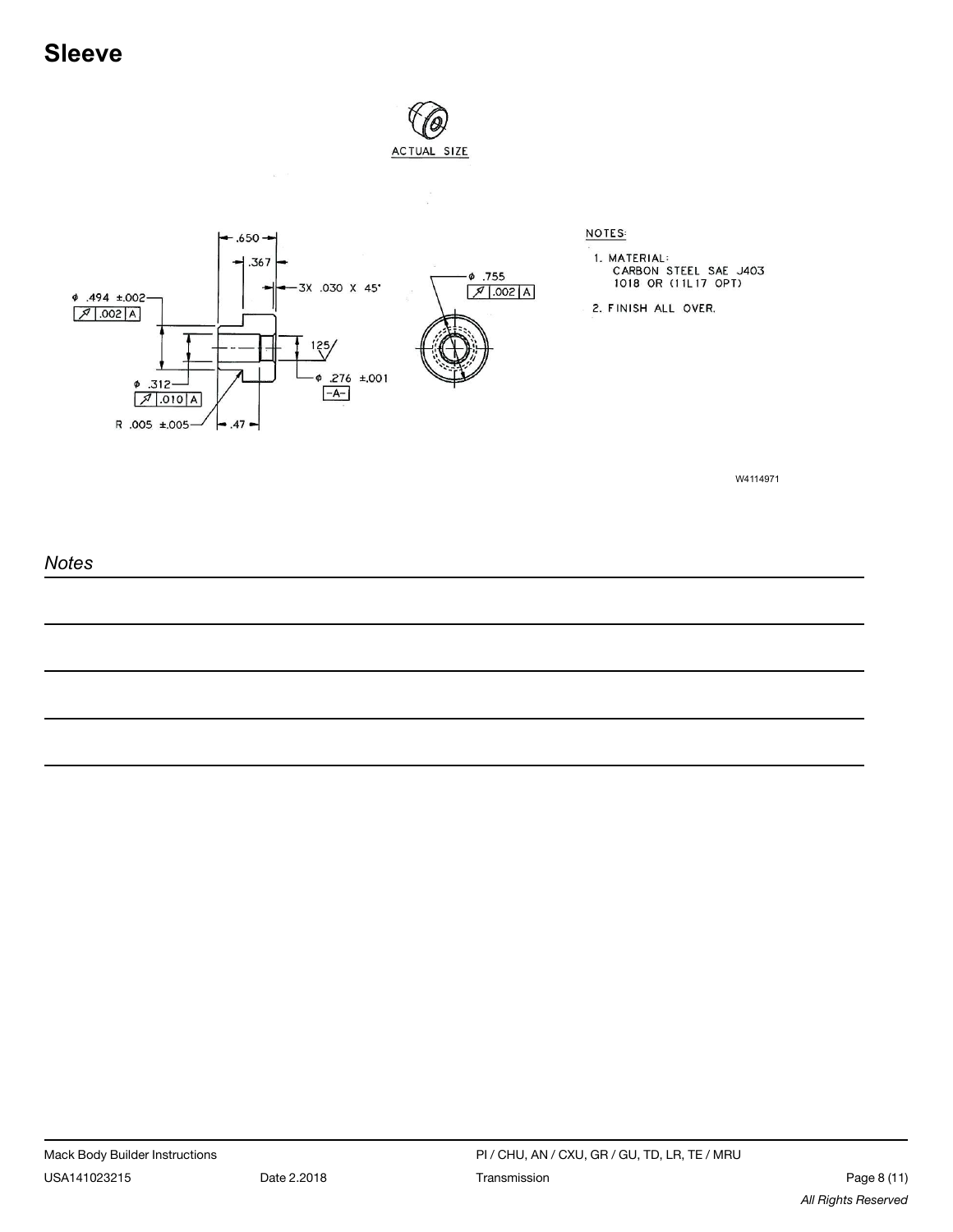# <span id="page-8-0"></span>**T300 Series Transmission Gear Ratios**

| <b>Transmission Models</b> |                                                    |                                |                                        |       |                    |                                             |       |                                                         |                     |                                              |                                                                             |                          |                                        |
|----------------------------|----------------------------------------------------|--------------------------------|----------------------------------------|-------|--------------------|---------------------------------------------|-------|---------------------------------------------------------|---------------------|----------------------------------------------|-----------------------------------------------------------------------------|--------------------------|----------------------------------------|
| Gear                       | <b>T306</b><br>$\boldsymbol{\alpha}$<br>T306-<br>G | <b>T308</b><br>&<br>T308-<br>M | T-<br>M308<br>&<br>$T -$<br>M308-<br>M | T309  | T309-<br><b>LR</b> | T-<br>M309<br>$\pmb{8}$<br>T-<br>M309-<br>M | T310  | T310-<br><b>M&amp;</b><br><b>ME&amp;</b><br><b>ME21</b> | T310-<br><b>MLR</b> | T313<br>$\boldsymbol{\alpha}$<br>T313-<br>21 | <b>T313L</b><br><b>&amp; LR</b><br>$\boldsymbol{\mathsf{g}}$<br><b>LR21</b> | T318<br>&<br>T318-<br>21 | T318-<br>$L21$ &<br>T318-<br><b>LR</b> |
| 1st                        | 7.5                                                | 20.08                          | 17.77                                  | 11.24 | 13.74              | 25.21                                       | 13.81 | 17.35                                                   | 27.3                | 13.44                                        | 16.42                                                                       | 13.44                    | 16.42                                  |
| 2nd                        | 4.08                                               | 11.68                          | 10.94                                  | 7.35  | 7.35               | 15.52                                       | 10.05 | 11.4                                                    | 13.9                | 8.78                                         | 8.78                                                                        | 11.4                     | 13.93                                  |
| 3rd                        | 2.41                                               | 6.63                           | 6.57                                   | 5.25  | 5.25               | 9.73                                        | 7.18  | 7.45                                                    | 7.45                | 6.28                                         | 6.28                                                                        | 8.78                     | 8.78                                   |
| 4th                        | 1.5                                                | 5.24                           | 4.05                                   | 3.78  | 3.78               | 6.57                                        | 5.17  | 5.33                                                    | 5.33                | 4.52                                         | 4.52                                                                        | 7.45                     | 7.45                                   |
| 5th                        | 1.00                                               | 3.05                           | 2.54                                   | 2.69  | 2.69               | 4.05                                        | 3.75  | 3.83                                                    | 3.83                | 3.22                                         | 3.22                                                                        | 6.28                     | 6.28                                   |
| 6th                        | 0.71                                               | 1.73                           | 1.57                                   | 1.94  | 1.94               | 2.54                                        | 2.67  | 2.78                                                    | 2.73                | 2.29                                         | 2.29                                                                        | 5.33                     | 5.33                                   |
| 7th                        |                                                    | 1.00                           | 1.00                                   | 1.39  | 1.39               | 1.57                                        | 1.94  | 1.94                                                    | 1.94                | 1.94                                         | 1.94                                                                        | 4.52                     | 4.52                                   |
| 8th                        |                                                    | 0.6                            | 0.71                                   | 1.00  | 1.00               | 1.00                                        | 1.39  | 1.39                                                    | 1.39                | 1.64                                         | 1.64                                                                        | 3.83                     | 3.83                                   |
| 9th                        |                                                    |                                |                                        | 0.71  | 0.71               | 0.71                                        | 1.00  | 1.00                                                    | 1.00                | 1.39                                         | 1.39                                                                        | 3.22                     | 3.22                                   |
| 10th                       |                                                    |                                |                                        |       |                    |                                             | 0.73  | 0.73                                                    | 0.71                | 1.18                                         | 1.18                                                                        | 2.73                     | 2.73                                   |
| 11th                       |                                                    |                                |                                        |       |                    |                                             |       |                                                         |                     | 1.00                                         | 1.00                                                                        | 2.29                     | 2.29                                   |
| 12th                       |                                                    |                                |                                        |       |                    |                                             |       |                                                         |                     | 0.84                                         | 0.84                                                                        | 1.94                     | 1.94                                   |
| 13 <sub>th</sub>           |                                                    |                                |                                        |       |                    |                                             |       |                                                         |                     | 0.71                                         | 0.71                                                                        | 1.64                     | 1.64                                   |
| 14th                       |                                                    |                                |                                        |       |                    |                                             |       |                                                         |                     |                                              |                                                                             | 1.39                     | 1.39                                   |
| 15th                       |                                                    |                                |                                        |       |                    |                                             |       |                                                         |                     |                                              |                                                                             | 1.18                     | 1.18                                   |
| 16th                       |                                                    |                                |                                        |       |                    |                                             |       |                                                         |                     |                                              |                                                                             | 1.00                     | 1.00                                   |
| 17th                       |                                                    |                                |                                        |       |                    |                                             |       |                                                         |                     |                                              |                                                                             | 0.84                     | 0.84                                   |
| 18th                       |                                                    |                                |                                        |       |                    |                                             |       |                                                         |                     |                                              |                                                                             | 0.71                     | 0.71                                   |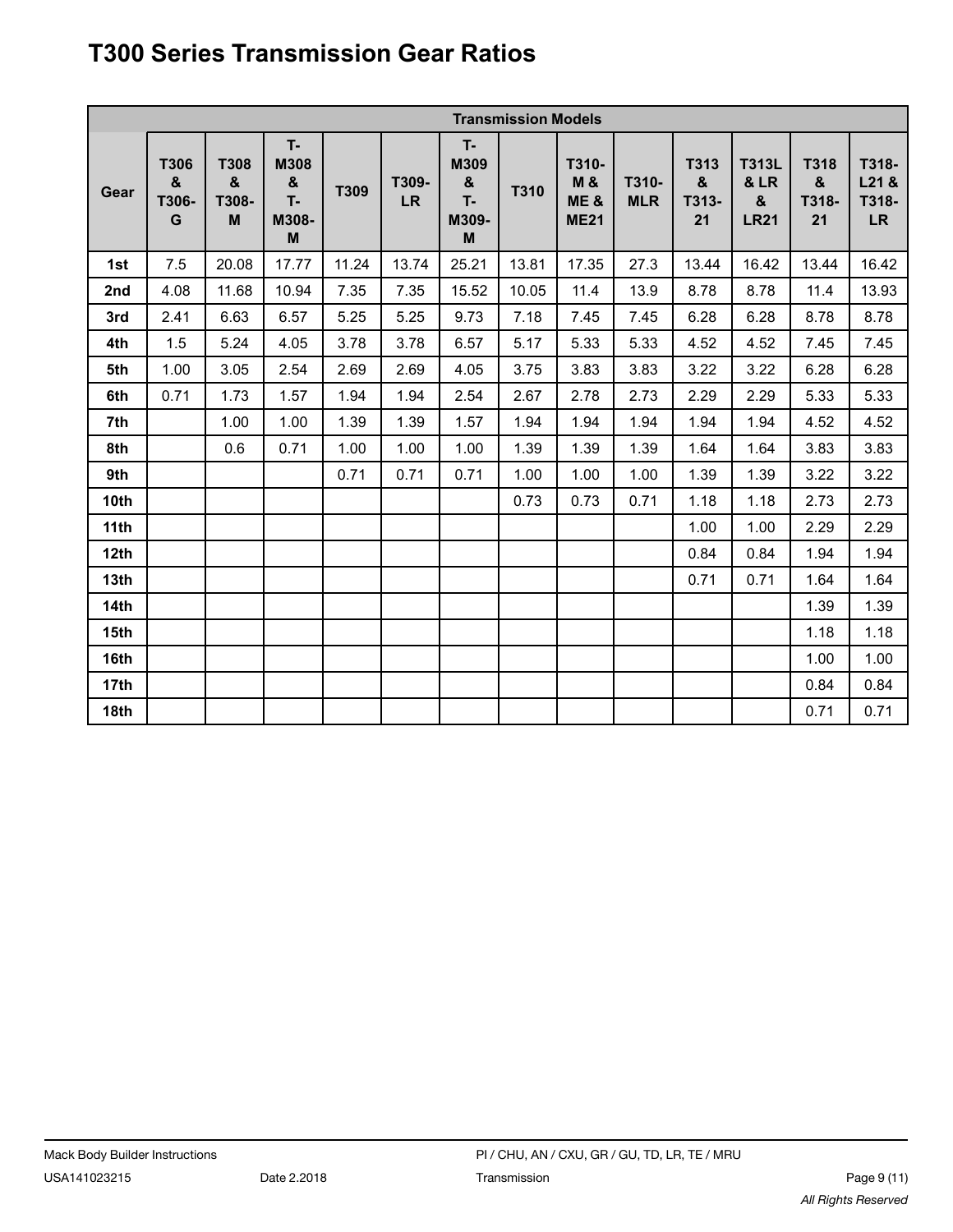# <span id="page-9-0"></span>**mDrive Transmission Gear Ratios**

|           | <b>Transmission Models</b> |                |         |         |         |  |  |
|-----------|----------------------------|----------------|---------|---------|---------|--|--|
| Gear      | TMD12AD                    | <b>TMD12AO</b> | TMD13AD | TMD13AO | TMD14AO |  |  |
| Crawler 1 |                            |                |         | 17.54   | 32.04   |  |  |
| Crawler 2 |                            |                |         |         | 19.38   |  |  |
| 1st       | 14.94                      | 11.73          | 14.94   | 11.73   | 11.73   |  |  |
| 2nd       | 11.73                      | 9.21           | 11.73   | 9.21    | 9.21    |  |  |
| 3rd       | 9.04                       | 7.09           | 9.04    | 7.09    | 7.09    |  |  |
| 4th       | 7.09                       | 5.57           | 7.09    | 5.57    | 5.57    |  |  |
| 5th       | 5.54                       | 4.35           | 5.54    | 4.35    | 4.35    |  |  |
| 6th       | 4.35                       | 3.41           | 4.35    | 3.41    | 3.41    |  |  |
| 7th       | 3.44                       | 2.70           | 3.44    | 2.70    | 2.70    |  |  |
| 8th       | 2.70                       | 2.12           | 2.70    | 2.12    | 2.12    |  |  |
| 9th       | 2.08                       | 1.63           | 2.08    | 1.63    | 1.63    |  |  |
| 10th      | 1.63                       | 1.28           | 1.63    | 1.28    | 1.28    |  |  |
| 11th      | 1.27                       | 1.00           | 1.27    | 1.00    | 1.00    |  |  |
| 12th      | 1.00                       | 0.78           | 1.00    | 0.78    | 0.78    |  |  |